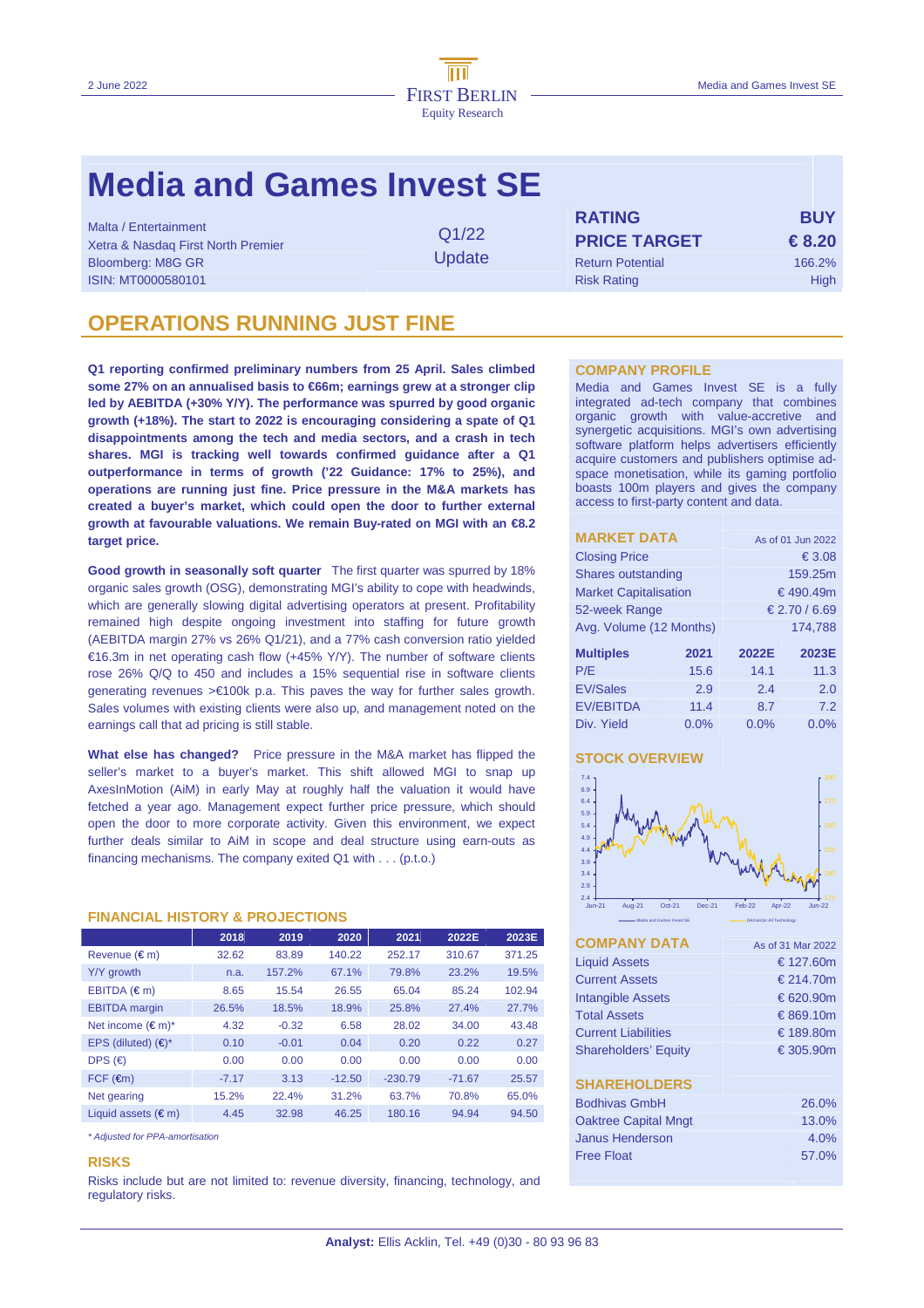$\overline{\text{m}}$ B

. . . €128m in liquid assets and comfortable leverage KPI's, which improved slightly postreporting despite the cash spent on AiM. This owes to the ~€29m garnered from the recent cap hike and the boost to EBITDA following the deal.

# **FIRST QUARTER HIGHLIGHTS**

**Table 1: First quarter vs prior year and FBe** 

| <b>EURm</b>                                       | Q1/22 | Q1/22E | Variance | Q1/21 | Variance |
|---------------------------------------------------|-------|--------|----------|-------|----------|
| <b>Revenue</b>                                    | 65.9  | 62.3   | 6%       | 51.9  | 27%      |
| <b>EBITDA</b>                                     | 16.9  | 16.5   | 3%       | 12.1  | 40%      |
| Margin (%)                                        | 26%   | 26%    | -        | 23%   | ۰        |
| <b>EBIT</b>                                       | 13.6  | 12.8   | 6%       | 9.3   | 46%      |
| Margin                                            | 21%   | 21%    | -        | 18%   |          |
| AEBITDA <sup>1</sup>                              | 17.6  | 17.3   | 2%       | 13.5  | 30%      |
| Margin                                            | 27%   | 28%    | -        | 26%   | -        |
| <sup>1</sup> EBITDA adjusted for one-off expenses |       |        |          |       |          |

## Source: First Berlin Equity Research; Media and Games Invest

**Operations running just fine** The 27% annualised topline growth was spurred by 18% OSG within MGI's Demand and Supply segments and by acquisitions such as Smaato closed in Q1/21. The Q/Q decline in sales is traced to seasonality effects; not to flagging operations. Q4 is supercharged by Christmas and holiday sales, which normally account for a 20% to 30% sequential drop-off in turnover.



## **Figure 1: Quarterly sales and earnings development**

Source: First Berlin Equity Research; Media and Games Invest

AEBITDA tallied  $E17.6m$  for the three month period (+30% Y/Y) and outpaced revenue growth, thanks to efficiency gains due to scale and synergy effects in combination with cost savings. On a non-adjusted basis, EBITDA, including one-off and ESOP costs, totalled €16.9m (+40%).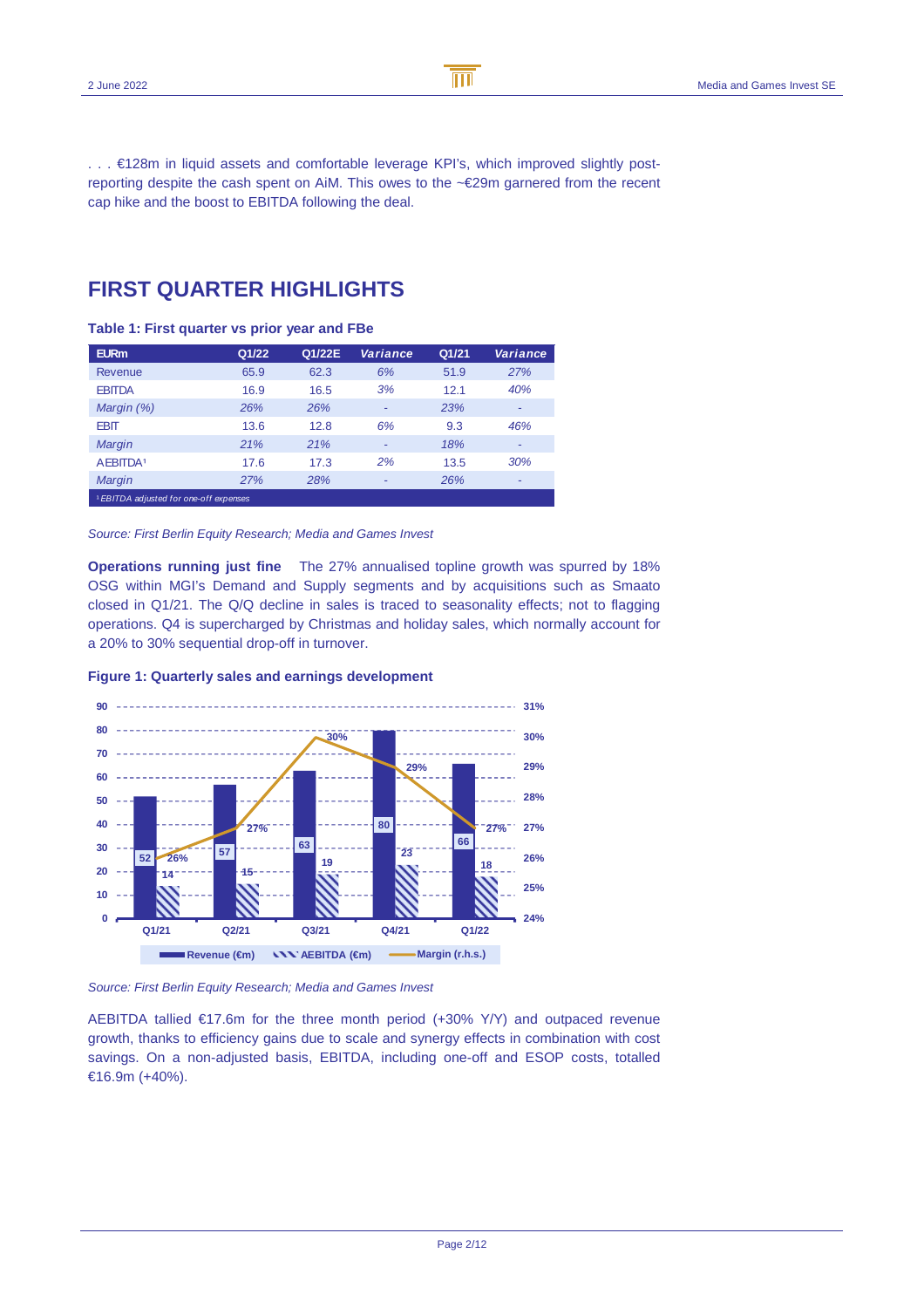# **RESHUFFLED SEGMENT REPORTING**

To better reflect the new corporate structure following the company's evolution towards an Ad Software Platform, MGI now groups its integrated activities into two new reporting segments as of 1 January 2022:

**Demand Side Platform (DSP) segment** contains the acquired DSPs including Platform161, LKQD, Match2One and Adspree Media, which were previously housed under the Media Seament.

MGI's Demand Side Platform allows advertisers to drive user acquisition campaigns across the open internet. Advertisers can create, manage, and optimise data-driven digital advertising campaigns across all relevant ad formats, channels (including e.g. display, native and video) and devices (mobile, desktop, digital out-of-home and connected TV) using MGI's self-service, cloud-based platform.

**Supply Side Platform (SSP) segment** contains acquired SSPs including Smaato and Pubnative (previously allocated to the Media Segment) as well as the Games companies KingsIsle, WildTangent and TrionWorlds (previously housed under the Games Segment).

The company's Supply Side Platform helps publishers and their proprietary games studios monetise their ad inventory / ad spaces while maintaining full control. Publishers connect to the SSP by integrating MGI's SDKs (software development kit) into their content.

## **Table 2: Segment Q1 breakdown**

| <b>EURm</b>                 | Q1/22 | Q1/21 | <b>Variance</b> |
|-----------------------------|-------|-------|-----------------|
| <b>Demand side platform</b> |       |       |                 |
| Revenue                     | 4.6   | 3.5   | 31%             |
| <b>EBITDA</b>               | 0.1   | 0.3   | $-58%$          |
| Margin (%)                  | 2%    | 7%    | -               |
| Supply side platform        |       |       |                 |
| Revenue                     | 61.3  | 48.4  | 27%             |
| <b>EBITDA</b>               | 16.8  | 11.8  | 42%             |
| Margin                      | 27%   | 24%   |                 |
|                             |       |       |                 |

Source: First Berlin Equity Research; Media and Games Invest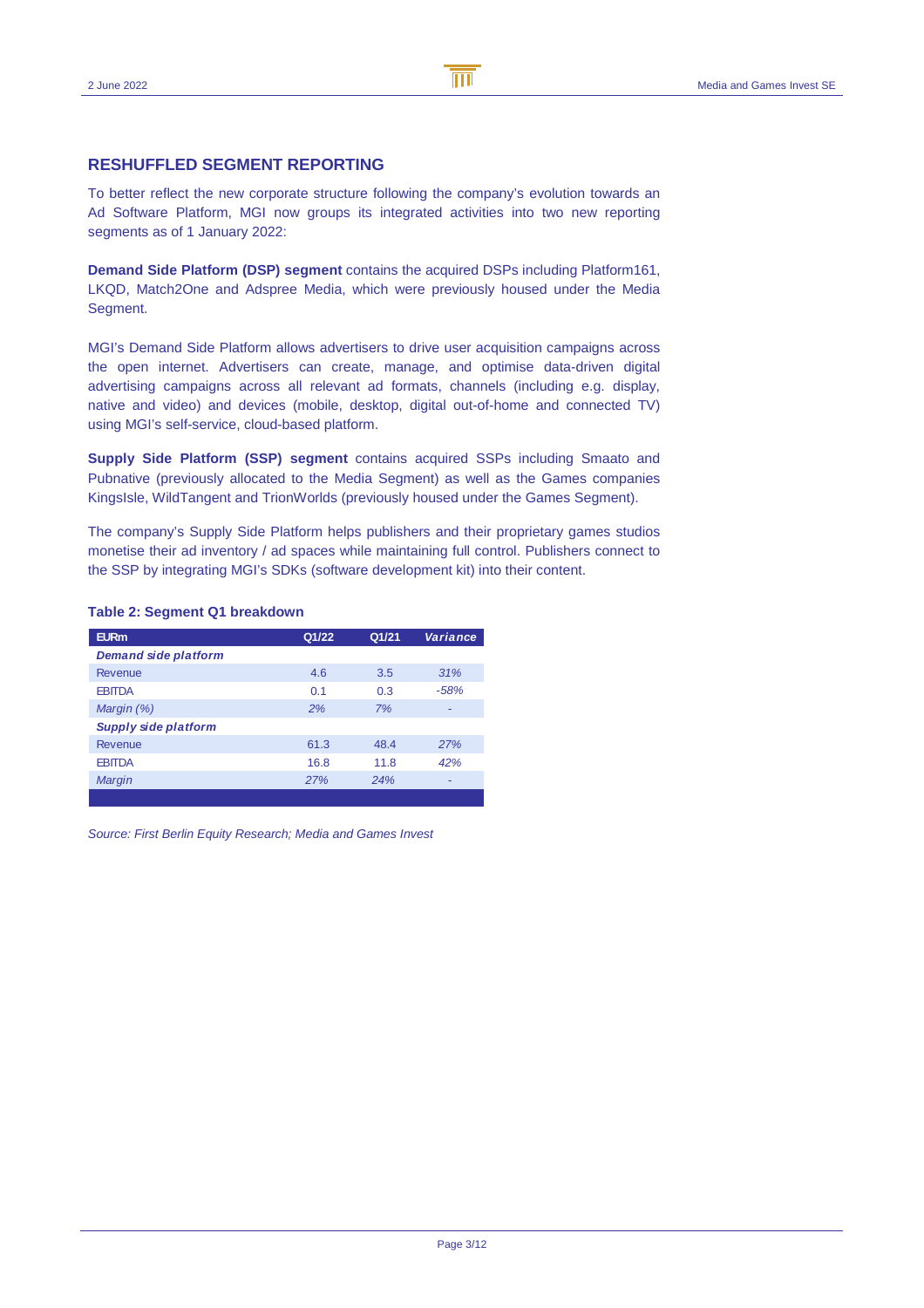# **Table 3: Financial highlights**

| <b>EURm</b>                        | 3M/22 | 2021 | Variance |
|------------------------------------|-------|------|----------|
| Cash                               | 128   | 180  | $-29%$   |
| Liabilities (short- and long-term) | 563   | 627  | $-10%$   |
| Net debt                           | 220   | 199  | 11%      |
| Intangible assets                  | 621   | 606  | 3%       |
| <b>Total assets</b>                | 869   | 934  | $-7%$    |
| <b>Total equity</b>                | 306   | 308  | $-1%$    |
| Equity ratio                       | 35%   | 33%  | ۰        |
| Interest coverage ratio*           | 4.1x  | 4.7x | ٠        |
| Net leverage ratio                 | 2.9x  | 2.8x | ۰        |
| * based on cash interest expenses  |       |      |          |

## Source: First Berlin Equity Research; Media and Games Invest

**Balance sheet still solid** Including credit lines cash and equivalents tallied €169m as of the end of Q1 (YE21: €189m). The decline was occasioned by the initial earn-out payment in conjunction with the KingsIsle acquisition. Net debt totalled €220m as of the end of March, while the leverage ratio remained steady at 2.9x.

B

 $\overline{\mathbb{m}}$ 

# **Table 4: Cash flow developments**

| <b>EURm</b>             | Q1/22 | Q1/21 | Variance | 2021   |
|-------------------------|-------|-------|----------|--------|
| Net operating cash flow | 16    | 11    | 44%      | 65     |
| Investing cash flow     | $-33$ | $-71$ | n.m.     | $-296$ |
| Financing cash flow     | $-36$ | 65    | n.m.     | 365    |
| Net cash flow           | -53   | 5     | n.m.     | 134    |
| Cash & cash equivalents | 128   | 52    | 147%     | 180    |
|                         |       |       |          |        |

Source: First Berlin Equity Research; Media and Games Invest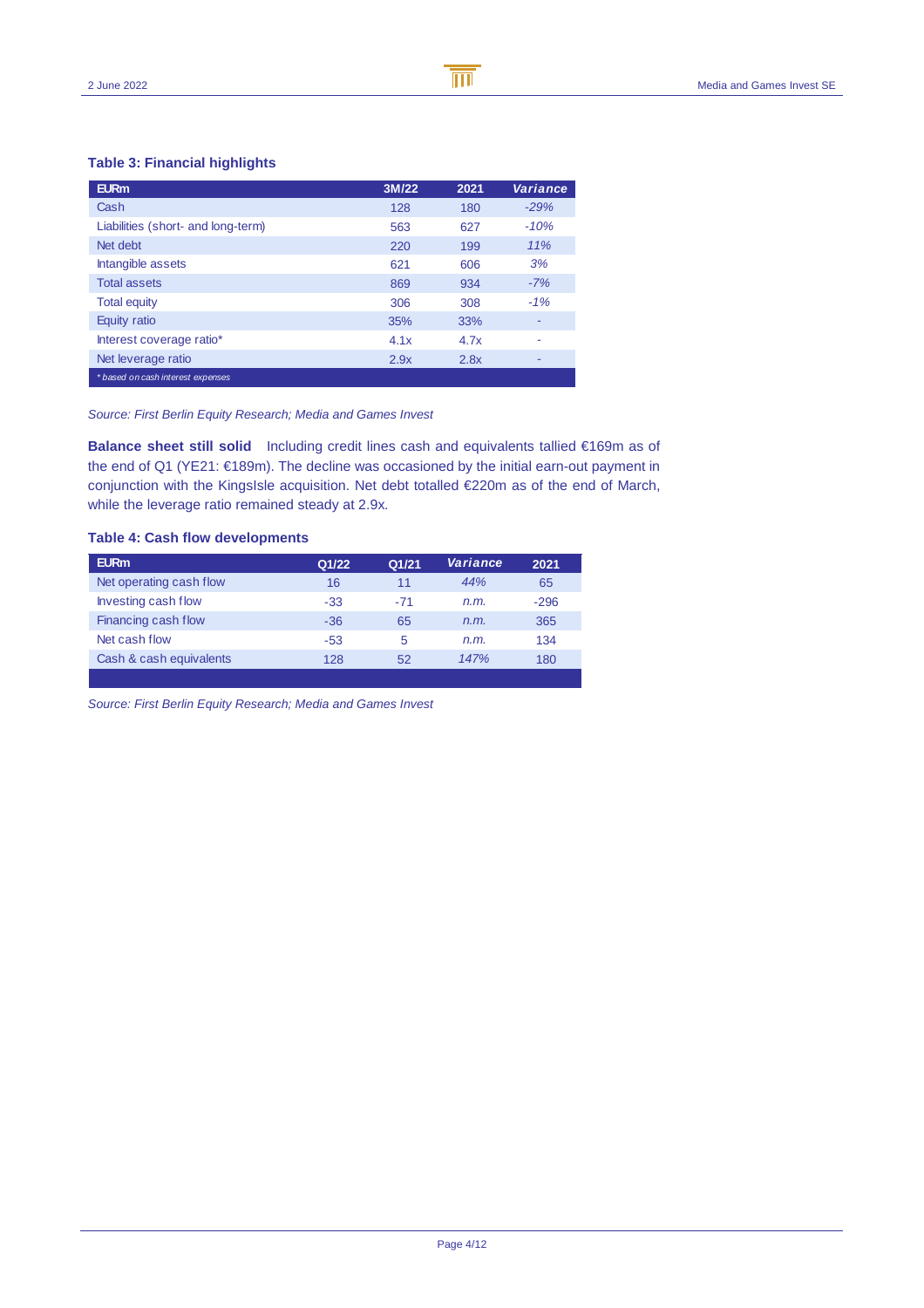# **VALUATION MODEL**

# **Table 5: Confirmed 2022 guidance**

|                                    |               |       |       |             | <b>Guidance</b>          |          |
|------------------------------------|---------------|-------|-------|-------------|--------------------------|----------|
|                                    | <b>Unit</b>   | 2020A | 2021A | 2022 (old)  | 2022 (new <sup>1</sup> ) | 2022 FBe |
| Revenue                            | €m            | 140   | 252   | $290 - 310$ | $295 - 315$              | 311      |
| Grow th                            | $\%$          | 67    | 80    | $15 - 23$   | $17 - 25$                | 23       |
| <b>AEBITDA</b>                     | €m            | 29    | 71    | $80 - 90$   | $83 - 93$                | 89       |
| Grow th                            | $\frac{0}{6}$ | 61    | 143   | $13 - 27$   | $17 - 31$                | 25       |
| includes A xes InM o tion takeover |               |       |       |             |                          |          |

B

 $\overline{\mathsf{m}}$ 

Source: First Berlin Equity Research estimates; Media and Games Invest

**Stick to Buy rating and €8.2 target price** After tech shares climbed to dizzying heights over the past few years, many are now coming down to earth having warned of slowing operations, and tech bubbles are starting to pop. Thus far, we see no such signs of flagging operations at MGI, although the share price has also been hit by broad market sell-off. Assuming MGI continues good operational momentum throughout the year, we think there is good potential for a rebound in the share price.

| All figures in EUR '000         | 2022E      | 2023E     | 2024E     | 2025E     | 2026E     | 2027E     | 2028E     | 2029E     |
|---------------------------------|------------|-----------|-----------|-----------|-----------|-----------|-----------|-----------|
| <b>Revenue</b>                  | 310.669    | 371,249   | 436.553   | 505.556   | 562.387   | 590.507   | 608.222   | 624,948   |
| <b>NOPLAT</b>                   | 38,937     | 48,759    | 60,505    | 78.218    | 98,547    | 105.542   | 109,037   | 113,082   |
| (+) depreciation & amortisation | 31.165     | 35.224    | 39,599    | 42.422    | 39,030    | 40.914    | 42.101    | 43.222    |
| Net operating cash flow         | 70.102     | 83,982    | 100.104   | 120,640   | 137.577   | 146.456   | 151.138   | 156,304   |
| (-) Investments                 | $-144.324$ | $-57,970$ | $-75,233$ | $-77,772$ | $-37,184$ | $-36,181$ | $-35,184$ | $-34,685$ |
| (-) Working capital             | $-5.038$   | $-7.085$  | $-6.497$  | $-6.900$  | $-3.978$  | $-8.587$  | $-1.548$  | $-1.432$  |
| Free cash flows (FCF)           | $-79.261$  | 18,927    | 18.374    | 35.969    | 96.416    | 101.689   | 114,406   | 120,187   |
| PV of FCF's                     | $-75.769$  | 16.737    | 15,030    | 27,216    | 67,485    | 65,840    | 68,521    | 66,586    |

|                                             |            |   |      |       |       |       | <b>Terminal EBIT margin</b> |       |       |       |
|---------------------------------------------|------------|---|------|-------|-------|-------|-----------------------------|-------|-------|-------|
| All figures in thousands                    |            |   |      | 19.2% | 21.2% | 23.2% | 25.2%                       | 27.2% | 29.2% | 31.2% |
| PV of FCFs in explicit period               | 315.293    |   | 6.6% | 8.91  | 10.07 | 11.23 | 12.39                       | 13.55 | 14.71 | 15.87 |
| PV of FCFs in terminal period               | 1,164,038  | ە | 7.1% | 7.72  | 8.71  | 9.71  | 10.70                       | 11.69 | 12.69 | 13.68 |
| Enterprise value (EV)                       | A79,331    | ပ | 7.6% | 6.76  | 7.62  | 8.48  | 9.35                        | 10.21 | 11.07 | 11.93 |
| $(+)$ Net cash $/$ (-) net debt (pro-forma) | $-166.753$ |   | 8.1% | 5.97  | 6.73  | 7.48  | 8.24                        | 8.99  | 9.74  | 10.50 |
| (-) Non-controlling interests               | $-888$     |   | 8.6% | 5.32  | 5.98  | 6.65  | 7.31                        | 7.98  | 8.64  | 9.31  |
| Shareholder value                           | 1,311,690  |   | 9.1% | 4.76  | 5.35  | 5.94  | 6.53                        | 7.12  | 7.71  | 8.30  |
| Fair value per share $(\epsilon)$           | 8.20       |   | 9.6% | 4.28  | 4.81  | 5.33  | 5.86                        | 6.39  | 6.92  | 7.45  |

|                         |       |         |      |      |       |       | <b>Terminal growth rate</b> |       |       |       |
|-------------------------|-------|---------|------|------|-------|-------|-----------------------------|-------|-------|-------|
|                         |       |         |      | 1.0% | 1.5%  | 2.0%  | 2.5%                        | 3.0%  | 3.5%  | 4.0%  |
| Cost of equity          | 10.5% |         | 6.6% | 9.26 | 10.10 | 11.12 | 12.39                       | 14.01 | 16.15 | 19.12 |
| Pre-tax cost of debt    | 5.0%  | $\circ$ | 7.1% | 8.23 | 8.90  | 9.71  | 10.70                       | 11.93 | 13.49 | 15.56 |
| Tax rate                | 28.0% | ပ       | 7.6% | 7.36 | 7.91  | 8.56  | 9.35                        | 10.30 | 11.48 | 12.99 |
| After-tax cost of debt  | 3.6%  | ℥       | 8.1% | 6.61 | 7.07  | 7.61  | 8.24                        | 8.99  | 9.91  | 11.05 |
| Share of equity capital | 65.0% |         | 8.6% | 5.97 | 6.35  | 6.80  | 7.31                        | 7.92  | 8.65  | 9.54  |
| Share of debt capital   | 35.0% |         | 9.1% | 5.40 | 5.73  | 6.10  | 6.53                        | 7.03  | 7.62  | 8.32  |
| <b>WACC</b>             | 8.1%  |         | 9.6% | 4.91 | 5.19  | 5.50  | 5.86                        | 6.28  | 6.76  | 7.33  |

\*Please note our model runs through 2030 and we have only shown the abbreviated version for formatting purposes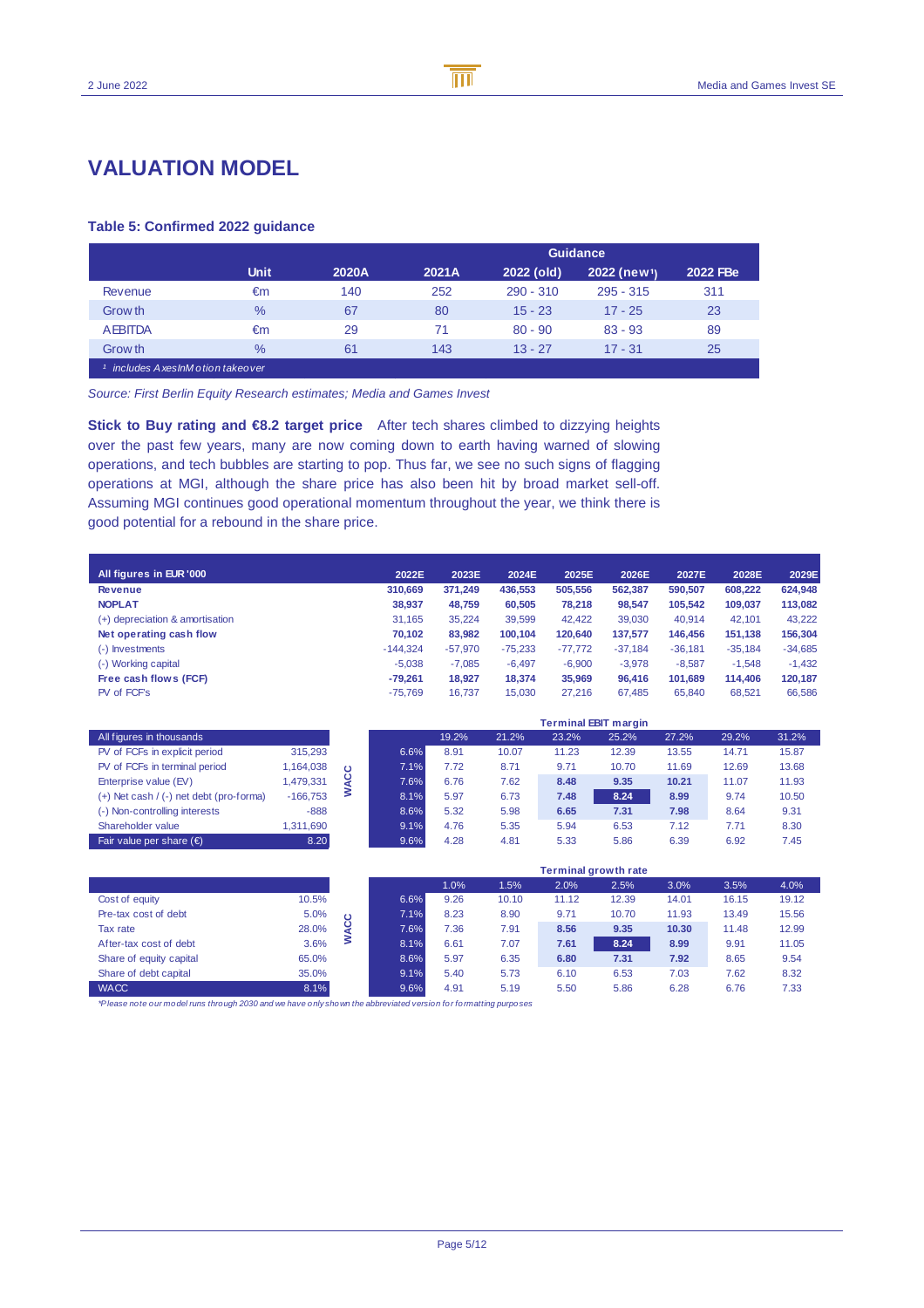# **INCOME STATEMENT**

| All figures in EUR '000             | 2019      | 2020      | 2021        | 2022E      | 2023E      | 2024E      |
|-------------------------------------|-----------|-----------|-------------|------------|------------|------------|
| <b>Revenues</b>                     | 83,893    | 140,220   | 252,166     | 310,669    | 371,249    | 436,553    |
| Capitalised w ork                   | 10,187    | 15,994    | 22,851      | 25,972     | 27,769     | 30,308     |
| <b>Total output</b>                 | 94,080    | 156,214   | 275,017     | 336,640    | 399,018    | 466,861    |
| Cost of goods sold                  | $-45,803$ | $-77,620$ | $-137,968$  | $-157,509$ | $-186,738$ | $-218,277$ |
| <b>Gross profit</b>                 | 48,277    | 78,594    | 137,049     | 179,131    | 212,280    | 248,585    |
| Personnel expenses                  | $-27,359$ | $-39,573$ | $-55,978$   | $-75,925$  | $-87,414$  | $-99,003$  |
| Other OpEx                          | $-10,012$ | $-18,745$ | $-24,655$   | $-27,883$  | $-32,040$  | $-36,269$  |
| Other operating income              | 4,636     | 6,272     | 8,626       | 9,920      | 10,118     | 10,321     |
| <b>EBITDA</b>                       | 15,542    | 26,549    | 65,042      | 85,244     | 102,944    | 123,633    |
| Depreciation & amortisation         | $-10,543$ | $-15,508$ | $-28,238$   | $-31,165$  | $-35,224$  | $-39,599$  |
| <b>Operating income (EBIT)</b>      | 4,999     | 11,041    | 36,804      | 54,079     | 67,720     | 84,034     |
| Net financial result                | $-5,758$  | $-7,139$  | $-21,919$   | $-21,655$  | $-21,007$  | $-20,947$  |
| Pre-tax income (EBT)                | -759      | 3,901     | 14,885      | 32,424     | 46,713     | 63,087     |
| Income taxes                        | 2,012     | $-1,194$  | 1,169       | $-8,754$   | $-13,547$  | $-20,503$  |
| Net income                          | 1,253     | 2,707     | 16,054      | 23,670     | 33,167     | 42,584     |
| <b>Discontinued operations</b>      | 0         | 0         | $\mathbf 0$ | 0          | 0          | 0          |
| <b>Consolidated profit</b>          | 1,253     | 2,707     | 16,054      | 23,670     | 33,167     | 42,584     |
| <b>Minority interests</b>           | $-1,577$  | 352       | 7           | $-24$      | $-33$      | $-43$      |
| Net income to owners                | $-324$    | 3,059     | 16,060      | 23,646     | 33,133     | 42,541     |
| Diluted EPS (in $\epsilon$ )        | $-0.01$   | 0.03      | 0.11        | 0.15       | 0.21       | 0.27       |
| <b>AEBITDA</b> (excl: one-offs)     | 18,110    | 29,090    | 71,100      | 88,544     | 104,944    | 123,633    |
| AEBIT (excl: PPA amort. & one-offs) | 4,999     | 14,916    | 54,826      | 67,729     | 80,070     | 94,384     |
| <b>Ratios</b>                       |           |           |             |            |            |            |
| Gross margin on output              | 51.3%     | 50.3%     | 49.8%       | 53.2%      | 53.2%      | 56.9%      |
| <b>EBITDA</b> margin on revenues    | 18.5%     | 18.9%     | 25.8%       | 27.4%      | 27.7%      | 28.3%      |
| <b>EBIT</b> margin on revenues      | 6.0%      | 7.9%      | 14.6%       | 17.4%      | 18.2%      | 19.2%      |
| Net margin on revenues              | $-0.4%$   | 2.2%      | 6.4%        | 7.6%       | 8.9%       | 9.7%       |
| <b>AEBITDA</b> margin on revenues   | 21.6%     | 20.7%     | 28.2%       | 28.5%      | 28.3%      | 28.3%      |
| Tax rate                            | n.a.      | 30.6%     | n.a.        | 27.0%      | 29.0%      | 32.5%      |
| <b>Expenses as % of revenues</b>    |           |           |             |            |            |            |
| Personnel expenses                  | 32.6%     | 28.2%     | 22.2%       | 24.4%      | 23.5%      | 22.7%      |
| Other OpEx                          | 11.9%     | 13.4%     | 9.8%        | 9.0%       | 8.6%       | 8.3%       |
| Depreciation & amortisation         | 12.6%     | 11.1%     | 11.2%       | 10.0%      | 9.5%       | 9.1%       |
| <b>Y-Y Growth</b>                   |           |           |             |            |            |            |
| <b>Revenues</b>                     | 157.2%    | 67.1%     | 79.8%       | 23.2%      | 19.5%      | 17.6%      |
| <b>EBITDA</b>                       | 79.8%     | 70.8%     | 145.0%      | 31.1%      | 20.8%      |            |
| Operating income                    | 114.7%    | 120.9%    | 233.4%      | 46.9%      | 25.2%      | 24.1%      |
| Net income/loss                     | n.m.      | n.m.      | 425.0%      | 47.2%      | 40.1%      | 28.4%      |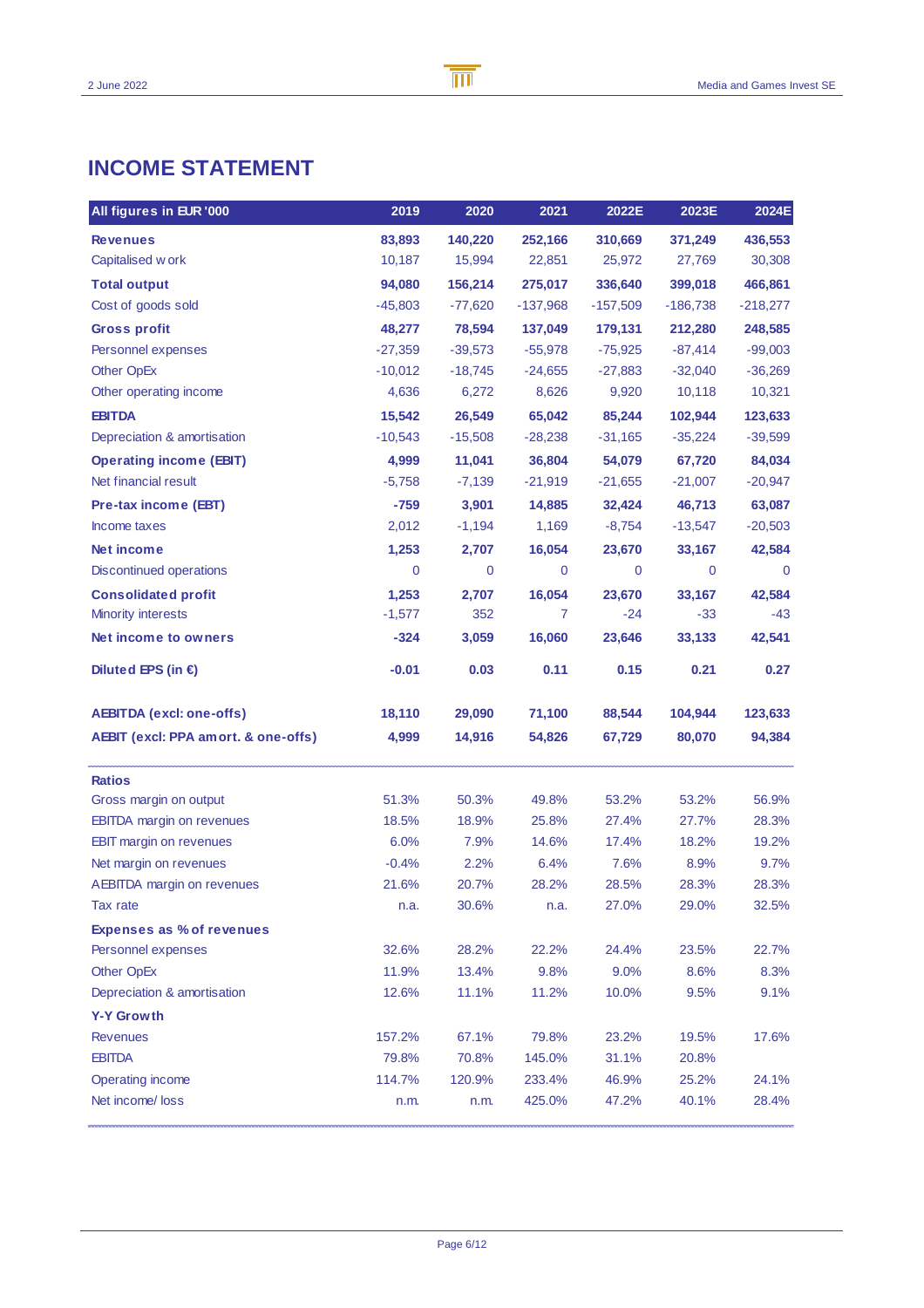# **BALANCE SHEET**

| All figures in EUR '000                   | 2019        | 2020    | 2021    | 2022E   | 2023E        | 2024E       |
|-------------------------------------------|-------------|---------|---------|---------|--------------|-------------|
| <b>Assets</b>                             |             |         |         |         |              |             |
| <b>Current assets, total</b>              | 55,856      | 92,375  | 283,599 | 214,099 | 231,813      | 253,401     |
| Cash and equivalents                      | 32,984      | 46,254  | 180,157 | 94,938  | 94,502       | 97,916      |
| <b>Trade receivables</b>                  | 22,872      | 46,121  | 103,442 | 119,161 | 137,311      | 155,485     |
| Non-current assets, total                 | 256,593     | 293,467 | 650,495 | 785,454 | 783,274      | 779,586     |
| Property, plant & equipment               | 3,521       | 1,742   | 4,681   | 5,302   | 5,674        | 5,892       |
| Intangible assets                         | 233,208     | 272,829 | 605,746 | 739,716 | 736,791      | 732,507     |
| Deferred taxes                            | 11,215      | 15,737  | 11,545  | 11,776  | 12,011       | 12,252      |
| Long-term loans to investees              | 6,410       | 1,207   | 1,154   | 1,154   | 1,154        | 1,154       |
| Other non-current assets                  | 2,239       | 1,952   | 27,369  | 27,506  | 27,643       | 27,782      |
| <b>Total assets</b>                       | 312,449     | 385,842 | 934,094 | 999,553 | 1,015,087    | 1,032,987   |
| Shareholders' equity & debt               |             |         |         |         |              |             |
| <b>Current liabilities, total</b>         | 54,544      | 78,205  | 243,434 | 250,717 | 237,611      | 210,733     |
| <b>Trade payables</b>                     | 20,274      | 30,037  | 53,754  | 64,434  | 75,500       | 87,176      |
| <b>Financial debt</b>                     | 6,772       | 6,087   | 32,027  | 6,087   | 6,087        | 6,087       |
| <b>Provisions</b>                         | 12,585      | 17,257  | 54,036  | 54,847  | 55,669       | 56,504      |
| Other current liabilities                 | 14,913      | 24,824  | 103,617 | 125,350 | 100,355      | 60,965      |
| Long term liabilites, total               | 89,347      | 130,792 | 383,168 | 388,632 | 384,106      | 386,301     |
| Long-term debt                            | 8,369       | 11,671  | 16,034  | 21,034  | 16,034       | 11,671      |
| <b>Bonds</b>                              | 63,988      | 95,355  | 343,925 | 343,925 | 343,925      | 350,000     |
| <b>Other LT liabilities</b>               | $\mathbf 0$ | 0       | 0       | 0       | $\mathbf{0}$ | $\mathbf 0$ |
| Deferred tax liabilities                  | 16,990      | 23,766  | 23,209  | 23,673  | 24,147       | 24,630      |
| <b>Shareholders' equity</b>               | 168,558     | 176,845 | 307,492 | 360,204 | 393,370      | 435,954     |
| <b>Total consolidated equity and debt</b> | 312,449     | 385,842 | 934,094 | 999,553 | 1,015,087    | 1,032,987   |
| <b>Ratios</b>                             |             |         |         |         |              |             |
| Current ratio $(x)$                       | 1.0         | 1.2     | 1.2     | 0.9     | 1.0          | 1.2         |
| Net debt                                  | 37,776      | 55,188  | 195,795 | 255,074 | 255,510      | 258,171     |
| ICR(x)                                    | 3.1         | 4.1     | 3.1     | 4.1     | 5.0          | 5.9         |
| Net gearing                               | 22%         | 31%     | 64%     | 71%     | 65%          | 59%         |
| Net debt / EBITDA $(x)$                   | 2.4         | 2.1     | 3.0     | 3.0     | 2.5          | 2.1         |
| Equity ratio                              | 54%         | 46%     | 33%     | 36%     | 39%          | 42%         |
| Return on equity (ROE)                    | 0.7%        | 1.5%    | 5.2%    | 6.6%    | 8.4%         | 9.8%        |
| Capital employed (CE)                     | 257,905     | 307,637 | 690,660 | 748,836 | 777,476      | 822,254     |
| Return on capital employed (ROCE)         | 2%          | 4%      | 5%      | 7%      | 9%           | 10%         |

B

 $\overline{\mathbb{m}}$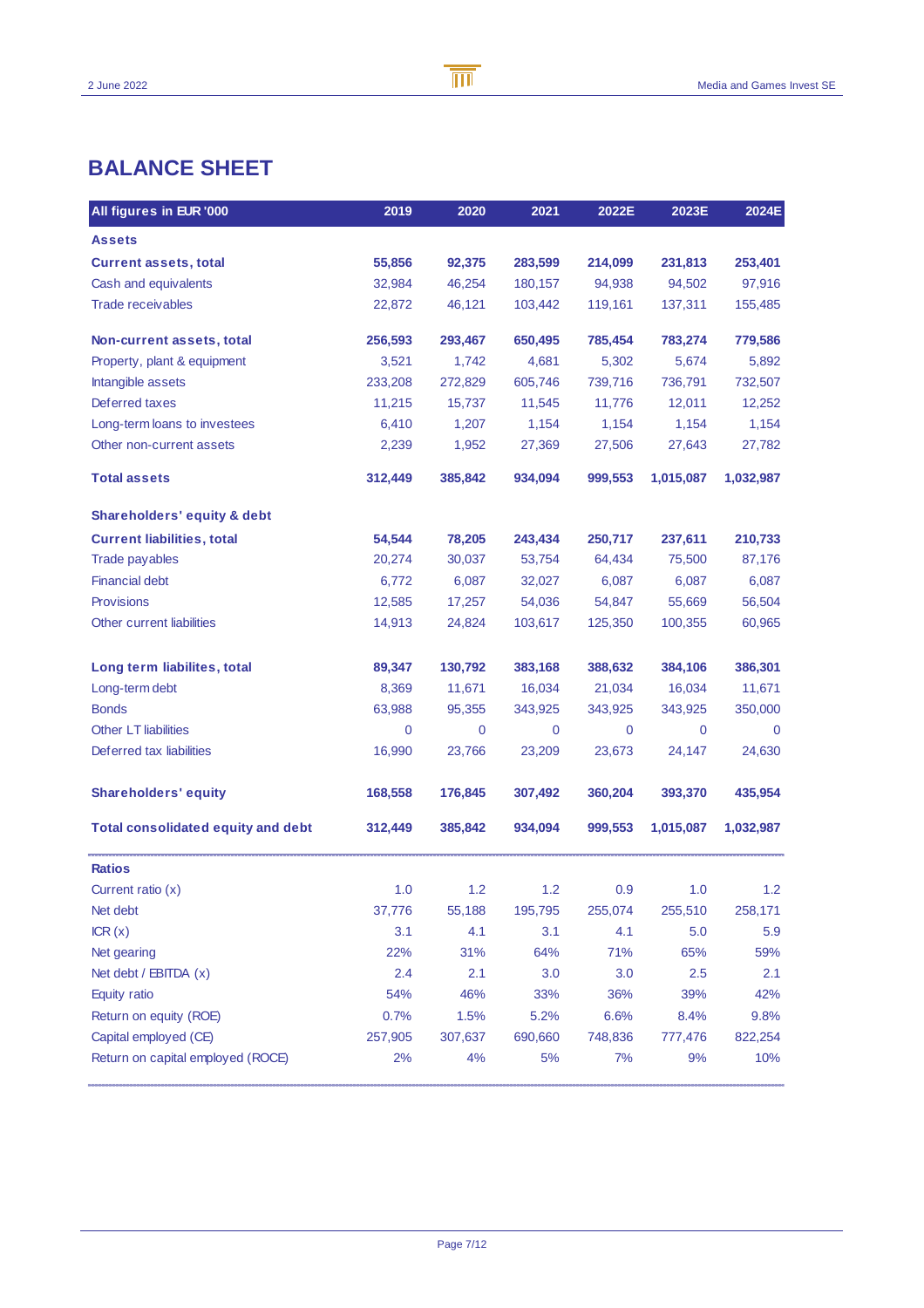| All figures in EUR '000                | 2019        | 2020        | 2021        | 2022E      | 2023E       | 2024E       |
|----------------------------------------|-------------|-------------|-------------|------------|-------------|-------------|
| Net income                             | 1,253       | 2,707       | 16,054      | 23,670     | 33,167      | 42,584      |
| Depreciation and amortisation          | 10,543      | 15,508      | 28,238      | 31,165     | 35,224      | 39,599      |
| Results from sale of subsidaries       | $\mathbf 0$ | 0           | $\mathbf 0$ | 0          | 0           | 0           |
| Other non-cash adjustments             | $-5,752$    | 4,072       | 1,165       | 0          | 0           | $\Omega$    |
| Net interest expense                   | 5,529       | 6,264       | 21,600      | 21,655     | 21,007      | 20,947      |
| Tax result                             | $-822$      | 1,194       | 1,939       | 8,754      | 13,547      | 20,503      |
| <b>Operating cash flow</b>             | 10,751      | 29,745      | 68,996      | 85,244     | 102,944     | 123,633     |
| Tax expense                            | $\mathbf 0$ | $\mathbf 0$ | $-425$      | $-8,754$   | $-13,547$   | $-20,503$   |
| Change in w orking capital             | 5,365       | $-4,543$    | $-4,634$    | $-3,694$   | $-5,719$    | $-5,109$    |
| Net operating cash flow                | 16,116      | 25,202      | 63,937      | 72,796     | 83,678      | 98,021      |
| Payments for intangible assets         | $-12,606$   | $-17,380$   | $-34,561$   | $-29,514$  | $-31,556$   | $-34,441$   |
| Acquistion of subsidiaries             | $-6,214$    | $-22,930$   | $-244,349$  | $-113,568$ | $-25,300$   | $-39,700$   |
| CapEx                                  | $\mathbf 0$ | 0           | $-5,283$    | $-1,243$   | $-1,114$    | $-1,091$    |
| Deposits / payments for other assets   | 5,750       | 2,603       | $-11,441$   | $-137$     | $-138$      | $-138$      |
| Interest income                        | 83          | 0           | 905         | 0          | $\mathbf 0$ | $\Omega$    |
| <b>Cash flow from investing</b>        | $-12,987$   | $-37,707$   | $-294,729$  | $-144,461$ | $-58,107$   | $-75,371$   |
| Free cash flow (FCF)                   | 3,129       | $-12,505$   | $-230,792$  | $-71,665$  | 25,570      | 22,650      |
| Equity inflow, net                     | 8,845       | 26,876      | 109,338     | 29,042     | 0           | $\mathbf 0$ |
| Debt inflow, net                       | $-12,011$   | $-1,420$    | 33,230      | $-20,940$  | $-5,000$    | $-4,363$    |
| Corporate debt inflow, net             | 38,699      | 27,678      | 247,047     | 0          | $\Omega$    | 6,075       |
| Interest paid                          | $-5,345$    | $-6,018$    | $-22,059$   | $-21,655$  | $-21,007$   | $-20,947$   |
| Payments for non-controlling interests | $-5,000$    | $-17,480$   | 0           | 0          | 0           | 0           |
| Other adjustments                      | 220         | $-3,862$    | $-2,861$    | 0          | 0           | $\Omega$    |
| <b>Cash flow from financing</b>        | 25,408      | 25,774      | 364,695     | $-13,553$  | $-26,007$   | $-19,235$   |
| Net cash flows                         | 28,537      | 13,269      | 133,903     | $-85,218$  | $-437$      | 3,415       |
| Fx adjustments                         | $\mathbf 0$ | 0           | 0           | 0          | 0           | $\mathbf 0$ |
| Cash, start of the year                | 4,447       | 32,984      | 46,254      | 180,157    | 94,938      | 94,502      |
| Cash, end of the year                  | 32,984      | 46,253      | 180,157     | 94,938     | 94,502      | 97,916      |
| FCFps (in $\in$ )                      | 0.05        | $-0.15$     | $-1.63$     | $-0.46$    | 0.16        | 0.14        |
| <b>Y-Y Growth</b>                      |             |             |             |            |             |             |
| Operating cash flow                    | 132.2%      | 56.4%       | 153.7%      | 13.9%      | 14.9%       | 17.1%       |
| Free cash flow                         | n.m.        | n.m.        | n.m.        | n.m.       | n.m.        | $-11.4%$    |
| FCF / share                            | $-74.6%$    | n.m.        | n.m.        | n.m.       | n.m.        | $-11.4%$    |

B

 $\overline{\mathbb{m}}$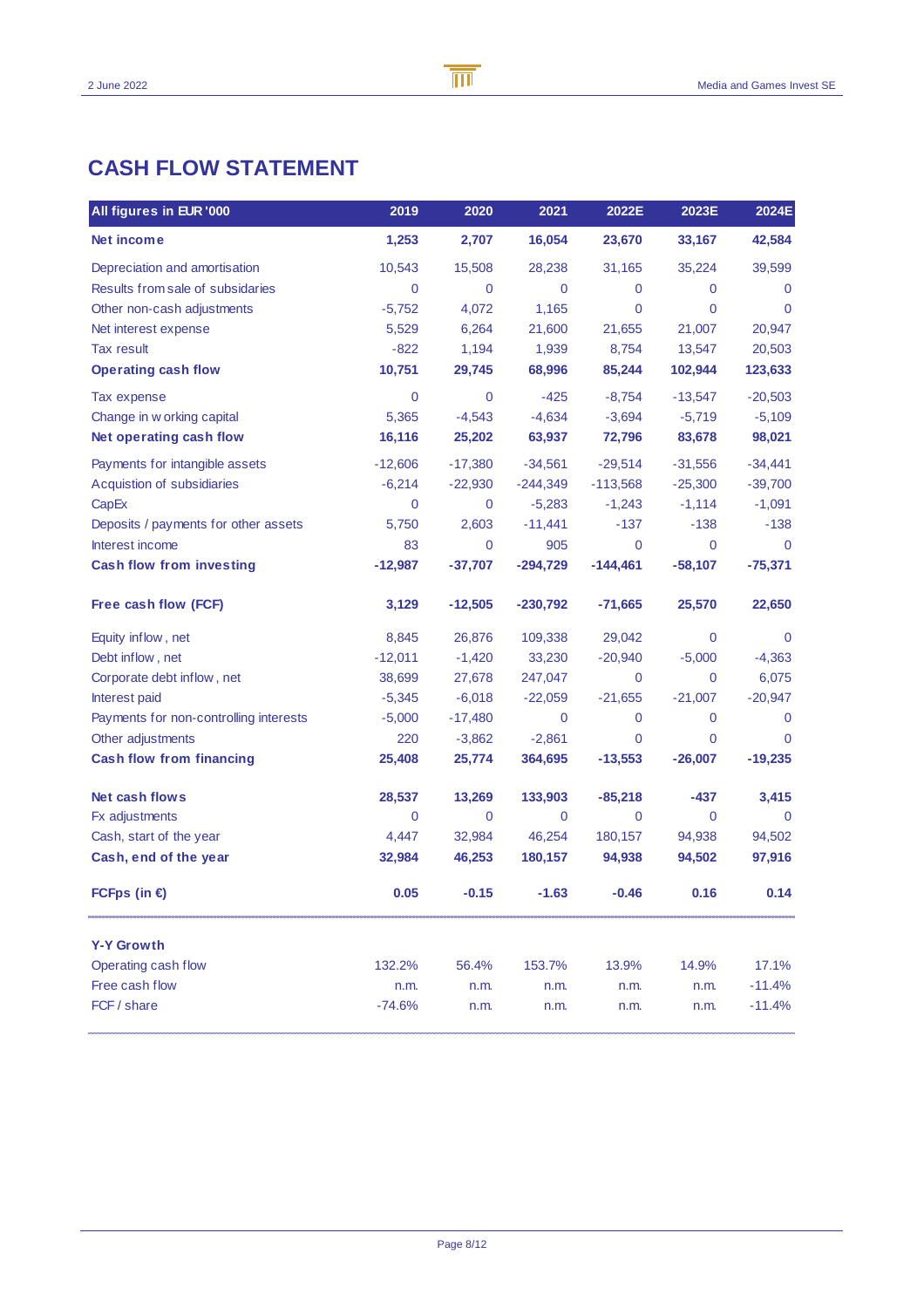# **Imprint / Disclaimer**

## **First Berlin Equity Research**

First Berlin Equity Research GmbH ist ein von der BaFin betreffend die Einhaltung der Pflichten des §85 Abs. 1 S. 1 WpHG, des Art. 20 Abs. 1 Marktmissbrauchsverordnung (MAR) und der Markets Financial Instruments Directive (MiFID) II, Markets in Financial Instruments Directive (MiFID) II Durchführungsverordnung und der Markets in Financial Instruments Regulations (MiFIR) beaufsichtigtes Unternehmen.

First Berlin Equity Research GmbH is one of the companies monitored by BaFin with regard to its compliance with the requirements of Section 85 (1) sentence 1 of the German Securities Trading Act [WpHG], art. 20 (1) Market Abuse Regulation (MAR) and Markets in Financial Instruments Directive (MiFID) II, Markets in Financial Instruments Directive (MiFID) II Commission Delegated Regulation and Markets in Financial Instruments Regulations (MiFIR).

Anschrift: First Berlin Equity Research GmbH Mohrenstr. 34 10117 Berlin **Germany** 

Vertreten durch den Geschäftsführer: Martin Bailey

Telefon: +49 (0) 30-80 93 9 680 Fax: +49 (0) 30-80 93 9 687

E-Mail: info@firstberlin.com Amtsgericht Berlin Charlottenburg HR B 103329 B UST-Id.: 251601797

Ggf. Inhaltlich Verantwortlicher gem. § 6 MDStV First Berlin Equity Research GmbH

### **Authored by: Ellis Acklin, Senior Analyst All publications of the last 12 months were authored by Ellis Acklin.**

### **Company responsible for preparation: First Berlin Equity Research GmbH, Mohrenstraße 34, 10117 Berlin**

The production of this recommendation was completed on 2 June 2022 at 13:43

## **Person responsible for forwarding or distributing this financial analysis: Martin Bailey**

**Copyright© 2022 First Berlin Equity Research GmbH** No part of this financial analysis may be copied, photocopied, duplicated or distributed in any form or media whatsoever without prior written permission from First Berlin Equity Research GmbH. First Berlin Equity Research GmbH shall be identified as the source in the case of quotations. Further information is available on request.

## **INFORMATION PURSUANT TO SECTION 85 (1) SENTENCE 1 OF THE GERMAN SECURITIES TRADING ACT [WPHG], TO ART. 20 (1) OF REGULATION (EU) NO 596/2014 OF THE EUROPEAN PARLIAMENT AND OF THE COUNCIL OF APRIL 16, 2014, ON MARKET ABUSE (MARKET ABUSE REGULATION) AND TO ART. 37 OF COMMISSION DELEGATED REGULATION (EU) NO 2017/565 (MIFID) II.**

First Berlin Equity Research GmbH (hereinafter referred to as: "First Berlin") prepares financial analyses while taking the relevant regulatory provisions, in particular section 85 (1) sentence 1 of the German Securities Trading Act [WpHG], art. 20 (1) of Regulation (EU) No 596/2014 of the European Parliament and of the Council of April 16, 2014, on market abuse (market abuse regulation) and art. 37 of Commission Delegated Regulation (EU) no. 2017/565 (MiFID II) into consideration. In the following First Berlin provides investors with information about the statutory provisions that are to be observed in the preparation of financial analyses.

#### **CONFLICTS OF INTEREST**

In accordance with art. 37 (1) of Commission Delegated Regulation (EU) no. 2017/565 (MiFID) II and art. 20 (1) of Regulation (EU) No 596/2014 of the European Parliament and of the Council of April 16, 2014, on market abuse (market abuse regulation) investment firms which produce, or arrange for the production of, investment research that is intended or likely to be<br>subsequently disseminated to clients of the firm or to the public, under their own responsibility or th shall ensure the implementation of all the measures set forth in accordance with Article 34 (2) lit. (b) of Regulation (EU) 2017/565 in relation to the financial analysts involved in the production of the investment research and other relevant persons whose responsibilities or business interests may conflict with the interests of the persons to whom the investment research is disseminated. In accordance with art. 34 (3) of Regulation (EU) 2017/565 the procedures and measures referred to in paragraph 2 lit. (b) of such article shall be designed to ensure that relevant persons engaged in different business activities involving a conflict of interests carry on those activities at a level of independence appropriate to the size and activities of the investment firm and of the group to which it belongs, and to the risk of damage to the interests of clients.

In addition, First Berlin shall pursuant to Article 5 of the Commission Delegated Regulation (EU) 2016/958 disclose in their recommendations all relationships and circumstances that may reasonably be expected to impair the objectivity of the financial<br>analyses, including interests or conflicts of interest, on their part or on the part of any nat under a contract, including a contract of employment, or otherwise, who was involved in producing financial analyses, concerning any financial instrument or the issuer to which the recommendation directly or indirectly relates.

With regard to the financial analyses of Media and Games Invest SE the following relationships and circumstances exist which may reasonably be expected to impair the objectivity of the financial analyses: The author, First Berlin, or a company associated with First Berlin reached an agreement with the Media and Games Invest SE for preparation of a financial analysis for which remuneration is owed.

Furthermore, First Berlin offers a range of services that go beyond the preparation of financial analyses. Although First Berlin<br>strives to avoid conflicts of interest wherever possible, First Berlin may maintain the follo company, which in particular may constitute a potential conflict of interest:

- The author, First Berlin, or a company associated with First Berlin owns a net long or short position exceeding the threshold of 0.5 % of the total issued share capital of the analysed company;
- The author, First Berlin, or a company associated with First Berlin holds an interest of more than five percent in the share capital of the analysed company;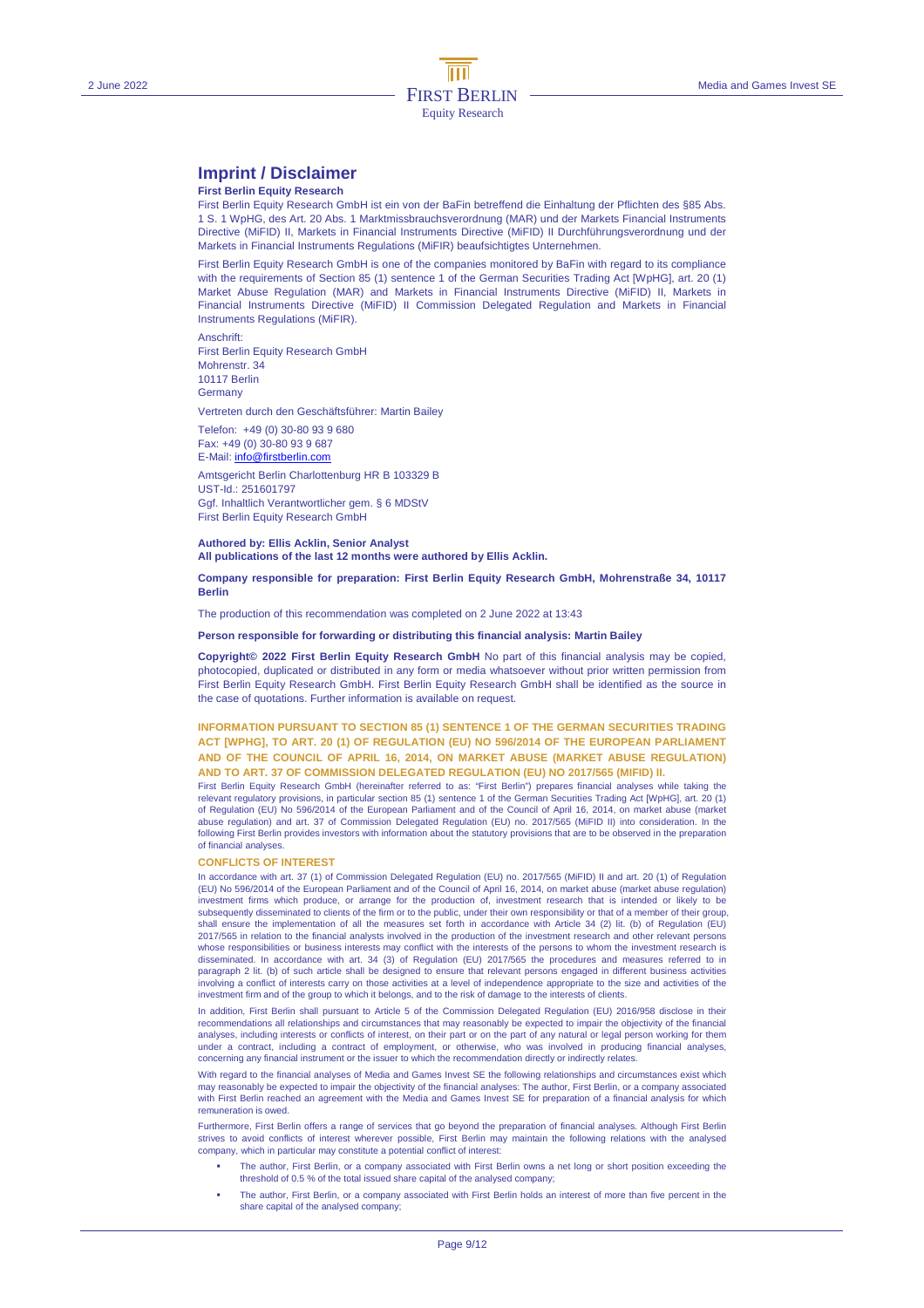- The author, First Berlin, or a company associated with First Berlin provided investment banking or consulting services for the analysed company within the past twelve months for which remuneration was or was to be paid;
- The author, First Berlin, or a company associated with First Berlin reached an agreement with the analysed company for preparation of a financial analysis for which remuneration is owed;
- The author, First Berlin, or a company associated with First Berlin has other significant financial interests in the analysed company;

First Berlin F.S.B. Investment-Beratungsgesellschaft mbH (hereafter FBIB), a company of the First Berlin Group, holds a stake of under 0.5% of the shares in the company which has been covered in this analysis. The analyst is not subject to any restrictions with regard to his recommendation and is therefore independent, so that we believe there is no conflict of interest.

With regard to the financial analyses of Media and Games Invest SE the following of the aforementioned potential conflicts of interests or the potential conflicts of interest mentioned in Article 6 paragraph 1 of the Commission Delegated Regulation (EU) 2016/958 exist: The author, First Berlin, or a company associated with First Berlin reached an agreement with the Media and Games Invest SE for preparation of a financial analysis for which remuneration is owed.

In order to avoid and, if necessary, manage possible conflicts of interest both the author of the financial analysis and First Berlin shall be obliged to neither hold nor in any way trade the securities of the company analyzed. The remuneration of the author of the financial analysis stands in no direct or indirect connection with the recommendations or opinions represented in the financial analysis. Furthermore, the remuneration of the author of the financial analysis is neither coupled directly to financial transactions nor to stock exchange trading volume or asset management fees.

**INFORMATION PURSUANT TO SECTION 64 OF THE GERMAN SECURITIES TRADING ACT [WPHG], DIRECTIVE 2014/65/EU OF THE EUROPEAN PARLIAMENT AND OF THE COUNCIL OF 15 MAY 2014 ON MARKETS IN FINANCIAL INSTRUMENTS AND AMENDING DIRECTIVE 2002/92/EC AND DIRECTIVE 2011/61/EU, ACCOMPANIED BY THE MARKETS IN FINANCIAL INSTRUMENTS REGULATION (MIFIR, REG. EU NO. 600/2014).** 

First Berlin notes that is has concluded a contract with the issuer to prepare financial analyses and is paid for that by the issuer. First Berlin makes the financial analysis simultaneously available for all interested security financial services companies. First Berlin thus believes that it fulfils the requirements of section 64 WpHG for minor non-monetary benefits.

#### **PRICE TARGET DATES**

Unless otherwise indicated, current prices refer to the closing prices of the previous trading day.

#### **AGREEMENT WITH THE ANALYSED COMPANY AND MAINTENANCE OF OBJECTIVITY**

The present financial analysis is based on the author's own knowledge and research. The author prepared this study without any direct or indirect influence exerted on the part of the analysed company. Parts of the financial analysis were possibly provided to the analysed company prior to publication in order to avoid inaccuracies in the representation of facts. However, no substantial changes were made at the request of the analysed company following any such provision.

#### **ASSET VALUATION SYSTEM**

First Berlin's system for asset valuation is divided into an asset recommendation and a risk assessment.

### **ASSET RECOMMENDATION**

The recommendations determined in accordance with the share price trend anticipated by First Berlin in the respectively indicated investment period are as follows:

| Category<br>Current market capitalisation (in $\epsilon$ ) |                                        | ъ               | $\overline{2}$ |  |
|------------------------------------------------------------|----------------------------------------|-----------------|----------------|--|
|                                                            |                                        | $0 - 2$ billion | $> 2$ billion  |  |
| Strong Buy <sup>1</sup>                                    | An expected favourable price trend of: | $> 50\%$        | >30%           |  |
| Buy                                                        | An expected favourable price trend of: | > 25%           | >15%           |  |
| <b>Add</b>                                                 | An expected favourable price trend of: | 0% to 25%       | 0% to 15%      |  |
| Reduce                                                     | An expected negative price trend of:   | 0% to -15%      | 0% to $-10%$   |  |
| Sell                                                       | An expected negative price trend of:   | $< -15%$        | $< -10%$       |  |

<sup>1</sup> The expected price trend is in combination with sizable confidence in the quality and forecast security of manag

Our recommendation system places each company into one of two market capitalisation categories. Category 1 companies have a market capitalisation of €0 – €2 billion, and Category 2 companies have a market capitalisation of > €2 billion. The expected return thresholds underlying our recommendation system are lower for Category 2 companies than for Category 1 companies. This reflects the generally lower level of risk associated with higher market capitalisation companies.

#### **RISK ASSESSMENT**

The First Berlin categories for risk assessment are low, average, high and speculative. They are determined by ten factors: Corporate governance, quality of earnings, management strength, balance sheet and financial risk, competitive position, standard of financial disclosure, regulatory and political uncertainty, strength of brandname, market capitalisation and free float. These risk factors are incorporated into the First Berlin valuation models and are thus included in the target prices. First Berlin customers may request the models.

#### **RECOMMENDATION & PRICE TARGET HISTORY**

| <b>Report</b><br>$No.$ : | Date of<br>publication | <b>Previous day closing</b><br>price | <b>Recommendation</b> | <b>Price</b><br>target |
|--------------------------|------------------------|--------------------------------------|-----------------------|------------------------|
| Initial<br>Report        | 7 November 2019        | €1.23                                | <b>Buy</b>            | €2.10                  |
| 216                      |                        | A                                    | v                     | v                      |
| 17                       | <b>23 August 2021</b>  | €5.30                                | <b>Buy</b>            | €8.00                  |
| 18                       | 5 October 2021         | €4.82                                | <b>Buy</b>            | €8.00                  |
| 19                       | 27 October 2021        | €4.80                                | <b>Buy</b>            | €8.00                  |
| 20                       | 18 November 2021       | €5.35                                | <b>Buy</b>            | €8.20                  |
| 21                       | 10 February 2022       | €3.73                                | <b>Buy</b>            | €8.20                  |
| 22                       | 3 March 2022           | €3.56                                | <b>Buy</b>            | €7.90                  |
| 23                       | 25 April 2022          | €3.23                                | <b>Buy</b>            | €7.90                  |
| 24                       | 4 May 2022             | €3.29                                | <b>Buy</b>            | €8.20                  |
| 25                       | Today                  | €3.08                                | <b>Buy</b>            | €8.20                  |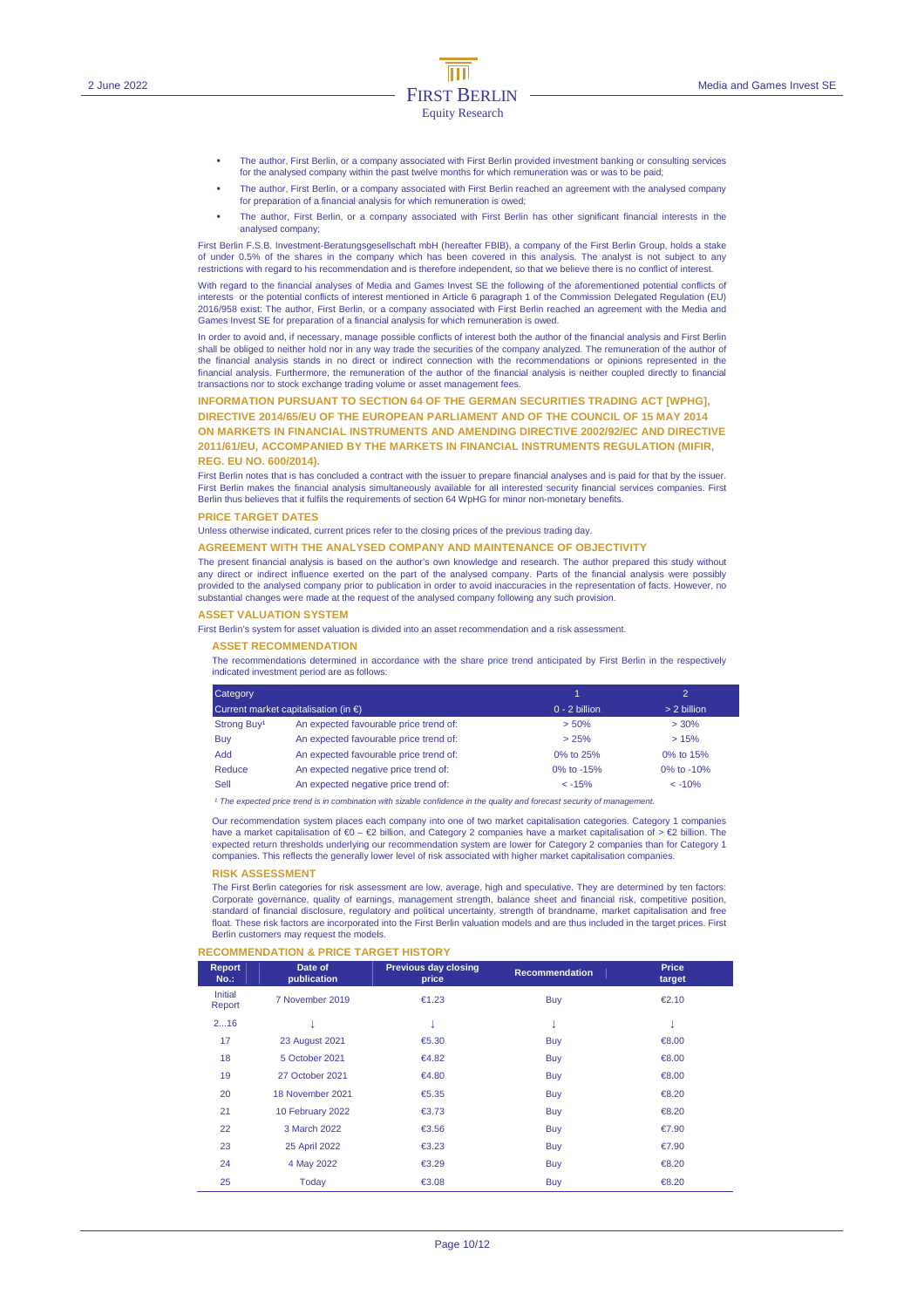### **INVESTMENT HORIZON**

Unless otherwise stated in the financial analysis, the ratings refer to an investment period of twelve months.

#### **UPDATES**

At the time of publication of this financial analysis it is not certain whether, when and on what occasion an update will be provided. In general First Berlin strives to review the financial analysis for its topicality and, if required, to update it in a very timely manner in connection with the reporting obligations of the analysed company or on the occasion of ad hoc notifications.

## **SUBJECT TO CHANGE**

The opinions contained in the financial analysis reflect the assessment of the author on the day of publication of the financial analysis. The author of the financial analysis reserves the right to change such opinion without prior notification.

**Legally required information regarding** 

- **key sources of information in the preparation of this research report**
- **valuation methods and principles**
- **sensitivity of valuation parameters**
- **can be accessed through the following internet link: https://firstberlin.com/disclaimer-english-link/**

**SUPERVISORY AUTHORITY: Bundesanstalt für Finanzdienstleistungsaufsicht (German Federal Financial Supervisory Authority) [BaFin], Graurheindorferstraße 108, 53117 Bonn and Marie-Curie-Straße 24-28, 60439 Frankfurt am Main** 

# **EXCLUSION OF LIABILITY (DISCLAIMER)**

**RELIABILITY OF INFORMATION AND SOURCES OF INFORMATION** 

The information contained in this study is based on sources considered by the author to be reliable. Comprehensive verification of the accuracy and completeness of information and the reliability of sources of information has neither been carried out by the author nor by First Berlin. As a result no warranty of any kind whatsoever shall be assumed for the accuracy and completeness of information and the reliability of sources of information, and neither the author nor First Berlin, nor the person responsible for passing on or distributing the financial analysis shall be liable for any direct or indirect damage incurred through reliance on the accuracy and completeness of information and the reliability of sources of information.

### **RELIABILITY OF ESTIMATES AND FORECASTS**

The author of the financial analysis made estimates and forecasts to the best of the author's knowledge. These estimates and forecasts reflect the author's personal opinion and judgement. The premises for estimates and forecasts as well as the author's perspective on such premises are subject to constant change. Expectations with regard to the future performance of a financial<br>instrument are the result of a measurement at a single point in time and may change at any time analysis always describes only one possible future development – the one that is most probable from the perspective of the author – of a number of possible future developments.

Any and all market values or target prices indicated for the company analysed in this financial analysis may not be achieved due to various risk factors, including but not limited to market volatility, sector volatility, the actions of the analysed company, economic climate, failure to achieve earnings and/or sales forecasts, unavailability of complete and precise information and/or a subsequently occurring event which affects the underlying assumptions of the author and/or other sources on which the author<br>relies in this document. Past performance is not an indicator of future results; past values cann

Consequently, no warranty of any kind whatsoever shall be assumed for the accuracy of estimates and forecasts, and neither the author nor First Berlin, nor the person responsible for passing on or distributing the financial analysis shall be liable for any direct or indirect damage incurred through reliance on the correctness of estimates and forecasts.

### **INFORMATION PURPOSES, NO RECOMMENDATION, SOLICITATION, NO OFFER FOR THE PURCHASE OF SECURITIES**

The present financial analysis serves information purposes. It is intended to support institutional investors in making their own investment decisions; however in no way provide the investor with investment advice. Neither the author, nor First Berlin, nor the person responsible for passing on or distributing the financial analysis shall be considered to be acting as an investment advisor or portfolio manager vis-à-vis an investor. Each investor must form his own independent opinion with regard to the suitability of an investment in view of his own investment objectives, experience, tax situation, financial position and other circumstances.

The financial analysis does not represent a recommendation or solicitation and is not an offer for the purchase of the security specified in this financial analysis. Consequently, neither the author nor First Berlin, nor the person responsible for passing on or distributing the financial analysis shall as a result be liable for losses incurred through direct or indirect employment or use of any kind whatsoever of information or statements arising out of this financial analysis.

A decision concerning an investment in securities should take place on the basis of independent investment analyses and procedures as well as other studies including, but not limited to, information memoranda, sales or issuing prospectuses and not on the basis of this document.

#### **NO ESTABLISHMENT OF CONTRACTUAL OBLIGATIONS**

By taking note of this financial analysis the recipient neither becomes a customer of First Berlin, nor does First Berlin incur any contractual, quasi-contractual or pre-contractual obligations and/or responsibilities toward the recipient. In particular no<br>information contract shall be established between First Berlin and the recipient of this informat

#### **NO OBLIGATION TO UPDATE**

First Berlin, the author and/or the person responsible for passing on or distributing the financial analysis shall not be obliged to update the financial analysis. Investors must keep themselves informed about the current course of business and any changes in the current course of business of the analysed company.

#### **DUPLICATION**

Dispatch or duplication of this document is not permitted without the prior written consent of First Berlin.

#### **SEVERABILITY**

Should any provision of this disclaimer prove to be illegal, invalid or unenforceable under the respectively applicable law, then such provision shall be treated as if it were not an integral component of this disclaimer; in no way shall it affect the legality, validity or enforceability of the remaining provisions.

### **APPLICABLE LAW, PLACE OF JURISDICTION**

The preparation of this financial analysis shall be subject to the law obtaining in the Federal Republic of Germany. The place of jurisdiction for any disputes shall be Berlin (Germany).

#### **NOTICE OF DISCLAIMER**

By taking note of this financial analysis the recipient confirms the binding nature of the above explanations.

By using this document or relying on it in any manner whatsoever the recipient accepts the above restrictions as binding for the recipient.